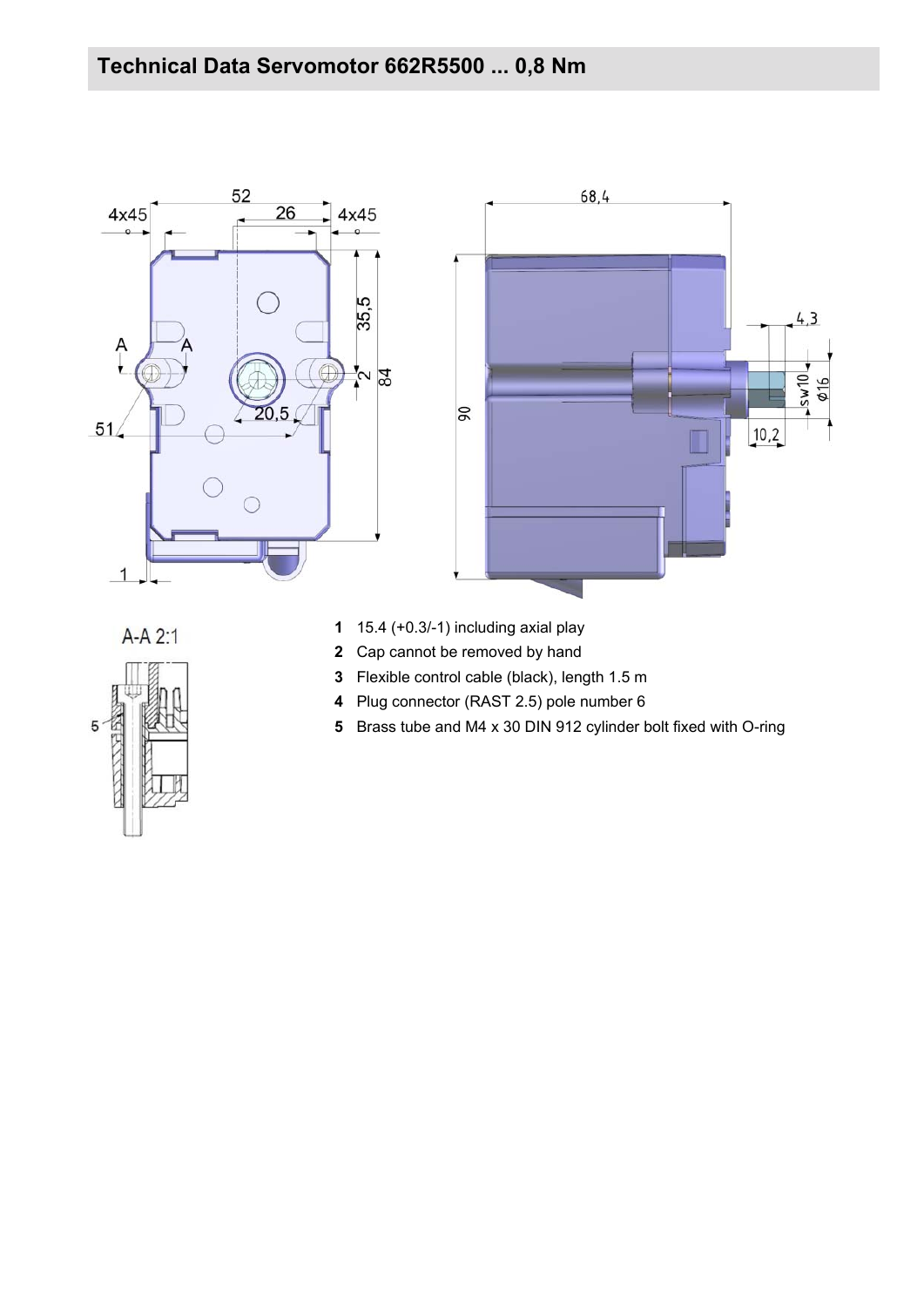| <b>Function</b>                 |                                |  |
|---------------------------------|--------------------------------|--|
| Power supply                    | 24 VDC ±20%                    |  |
| Floating time                   | $5 s / 90^{\circ}$ at 180 Hz   |  |
| Direction of rotation 0° to 90° | right                          |  |
| Torque                          | 0.8 Nm (both directions)       |  |
| Holding torque                  | 0.4 Nm (no power)<br>$0.7$ Nm  |  |
| Permissible radial load         | 30 Nm (centre of output shaft) |  |
| Permissible axial load          | 5 N                            |  |
| Axial play of drive shaft       | $0.10.2$ mm                    |  |
| Cable length                    | securely connected 0.6 m       |  |
|                                 | pluggable max. 3 m             |  |

| <b>Operation</b>         | Climatic condition                     | Class 3K3 according to DIN EN 60721-3           |
|--------------------------|----------------------------------------|-------------------------------------------------|
|                          | Mechanical condition                   | Class 3M3 according to DIN EN 60721-3           |
|                          | Temperature range                      | -20  +60 °C (condensation is prohibited)        |
| <b>Transport</b>         | Climatic condition                     | Class 2K3 according to DIN EN 60721-3           |
|                          | Mechanical condition                   | Class 2M2 according to DIN EN 60721-3           |
|                          | Temperature range                      | -20 $\dots$ +70 °C (condensation is prohibited) |
| <b>Storage</b>           | Climatic condition                     | Class 1K3 according to DIN EN 60721-3           |
|                          | Mechanical condition                   | Class 1M2 according to DIN EN 60721-3           |
|                          | Temperature range                      | -20 $\dots$ +70 °C (condensation is prohibited) |
| <b>Bursting strength</b> | Peak voltage                           | 4 kV                                            |
|                          | Repeat frequency                       | $2.5$ kHz                                       |
| <b>Electrical safety</b> | Protection class 2 as per DIN EN 60730 |                                                 |

#### ∧ **DANGER!**

#### **Danger by electrical shock!**

Shut down before opening the cover, otherwise it is possible to get in contact with conducting parts. This may cause an electrical shock. Only open when it is disconnected it all-pole.

**Disconnect BurnerTronic all-pole.** 

### *NOTICE*

#### **Damaging the 0,8 Nm actuator by opening the actuator.**

Do not open the actuator at another part as the cover of the electric connection, otherwise the actuator will be damaged.

The warranty expires and is invalid.

Do not open the actuator but at the cover of the electric connection.

## *NOTICE*

The limits of the technical data must be strictly adhered to.